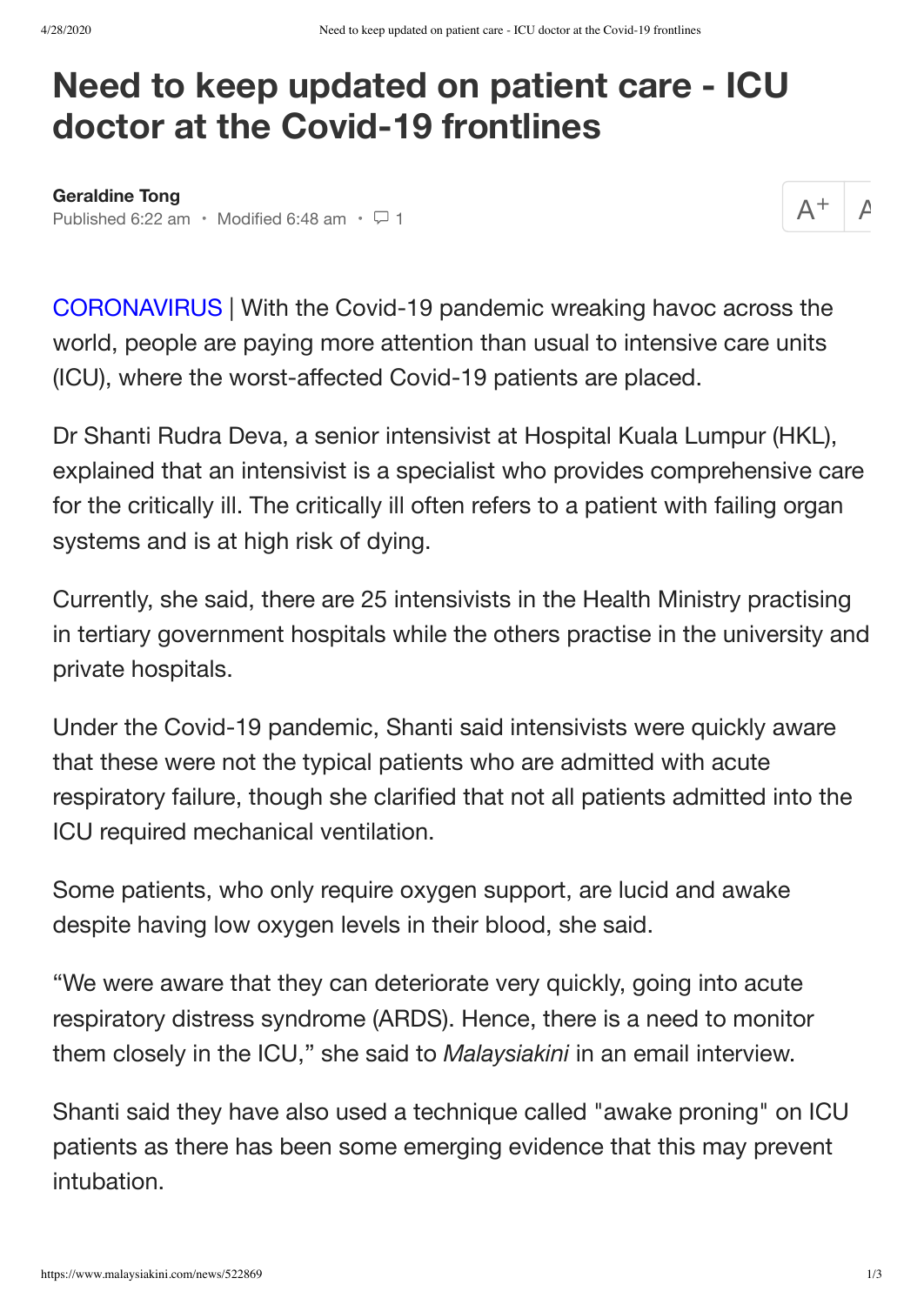Awake proning is a technique where a patient turns from their back to their belly every few hours while they are awake.

She said they need to explain to patients that laying on the stomach and in different positions will help the body get air into all areas of the lung.

"It is not easy as these are not young patients who could just flip onto their bellies.

"Ensuring the oxygen mask, the ECG and arterial lines do not get entangled while they prone themselves, we try to ensure that they are as comfortable as possible.

"It worked on some and not on others," Shanti said.



There are also patients in Category 4 or Category 5 of Covid-19 who needed intubation almost immediately when referred to the ICU. Category 4 refers to patients with Covid-19 pneumonia requiring oxygen, whereas Category 5 refers to those who are critically ill with multi-organ failure.

Shanti explained that with the Covid-19 virus being so transmissible, normal workflow processes in the Intensive Care Unit - ranging from prescribing